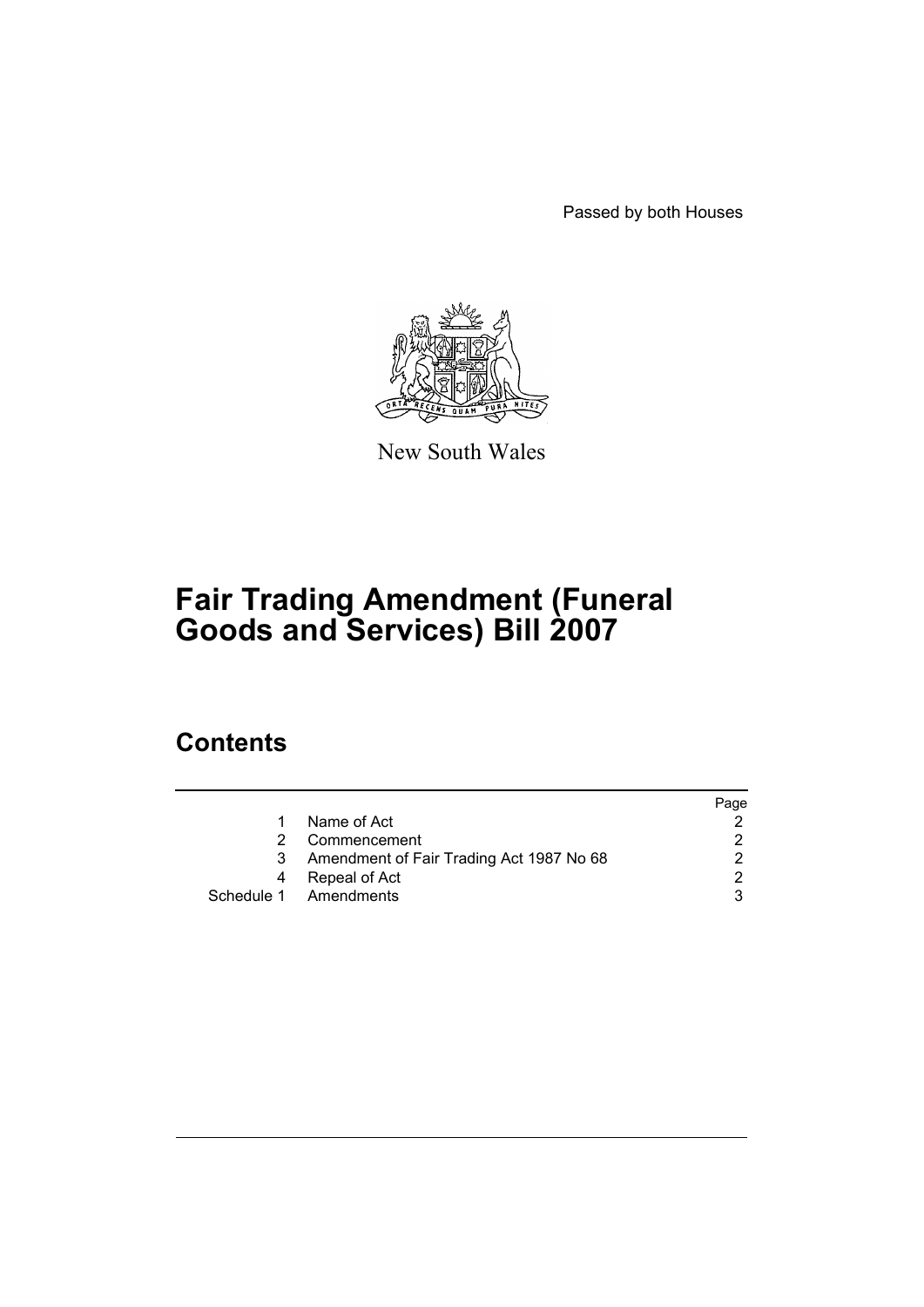*I certify that this public bill, which originated in the Legislative Assembly, has finally passed the Legislative Council and the Legislative Assembly of New South Wales.*

> *Clerk of the Legislative Assembly. Legislative Assembly, Sydney, , 2007*



New South Wales

## **Fair Trading Amendment (Funeral Goods and Services) Bill 2007**

Act No , 2007

An Act to amend the *Fair Trading Act 1987* with respect to the provision to consumers of information about funeral goods and services; and for other purposes.

*I have examined this bill and find it to correspond in all respects with the bill as finally passed by both Houses.*

*Assistant Speaker of the Legislative Assembly.*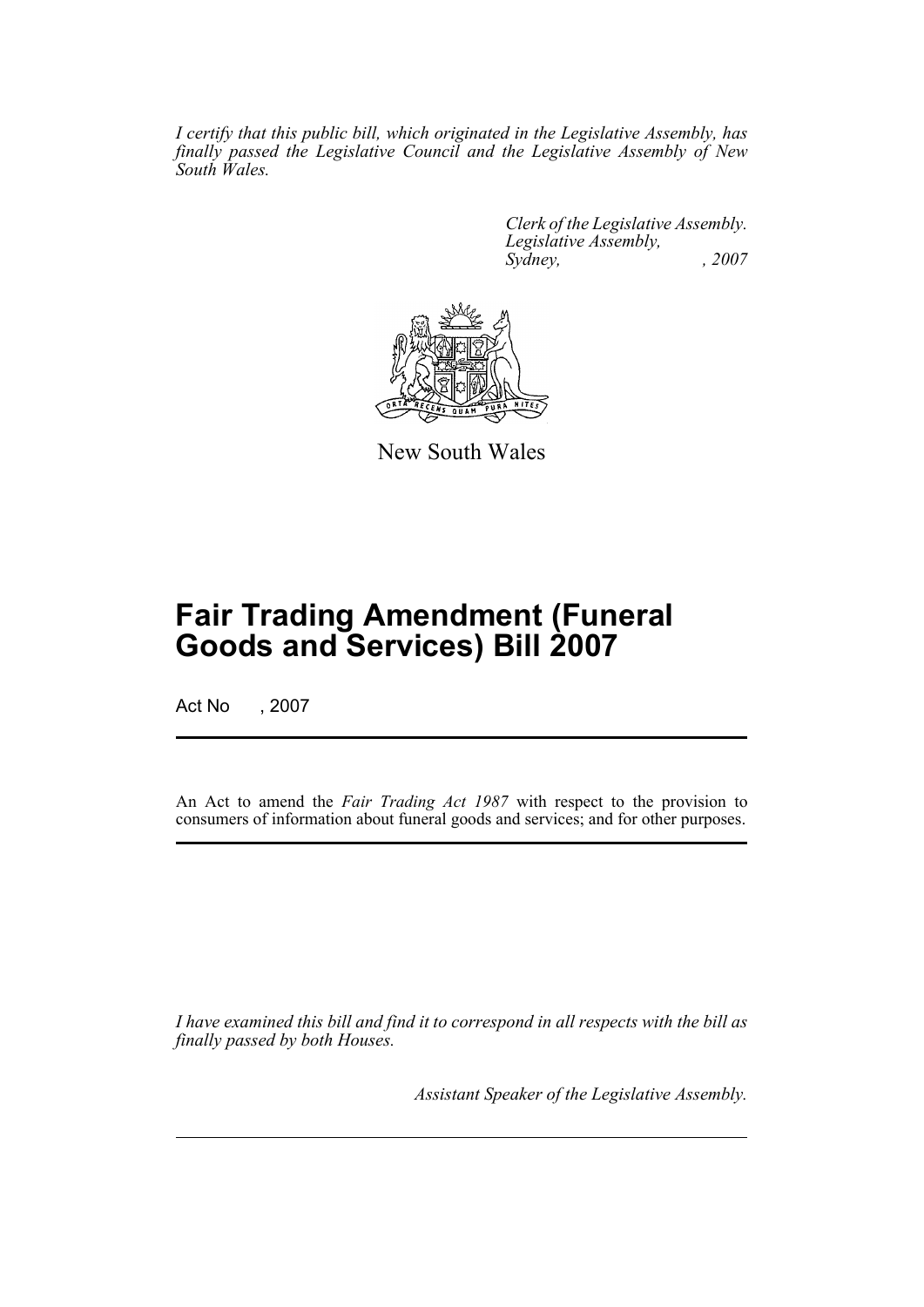#### <span id="page-2-0"></span>**The Legislature of New South Wales enacts:**

#### **1 Name of Act**

This Act is the *Fair Trading Amendment (Funeral Goods and Services) Act 2007*.

#### <span id="page-2-1"></span>**2 Commencement**

This Act commences on the date of assent to this Act.

#### <span id="page-2-2"></span>**3 Amendment of Fair Trading Act 1987 No 68**

The *Fair Trading Act 1987* is amended as set out in Schedule 1.

#### <span id="page-2-3"></span>**4 Repeal of Act**

- (1) This Act is repealed on the day following the day on which this Act commences.
- (2) The repeal of this Act does not, because of the operation of section 30 of the *Interpretation Act 1987*, affect any amendment made by this Act.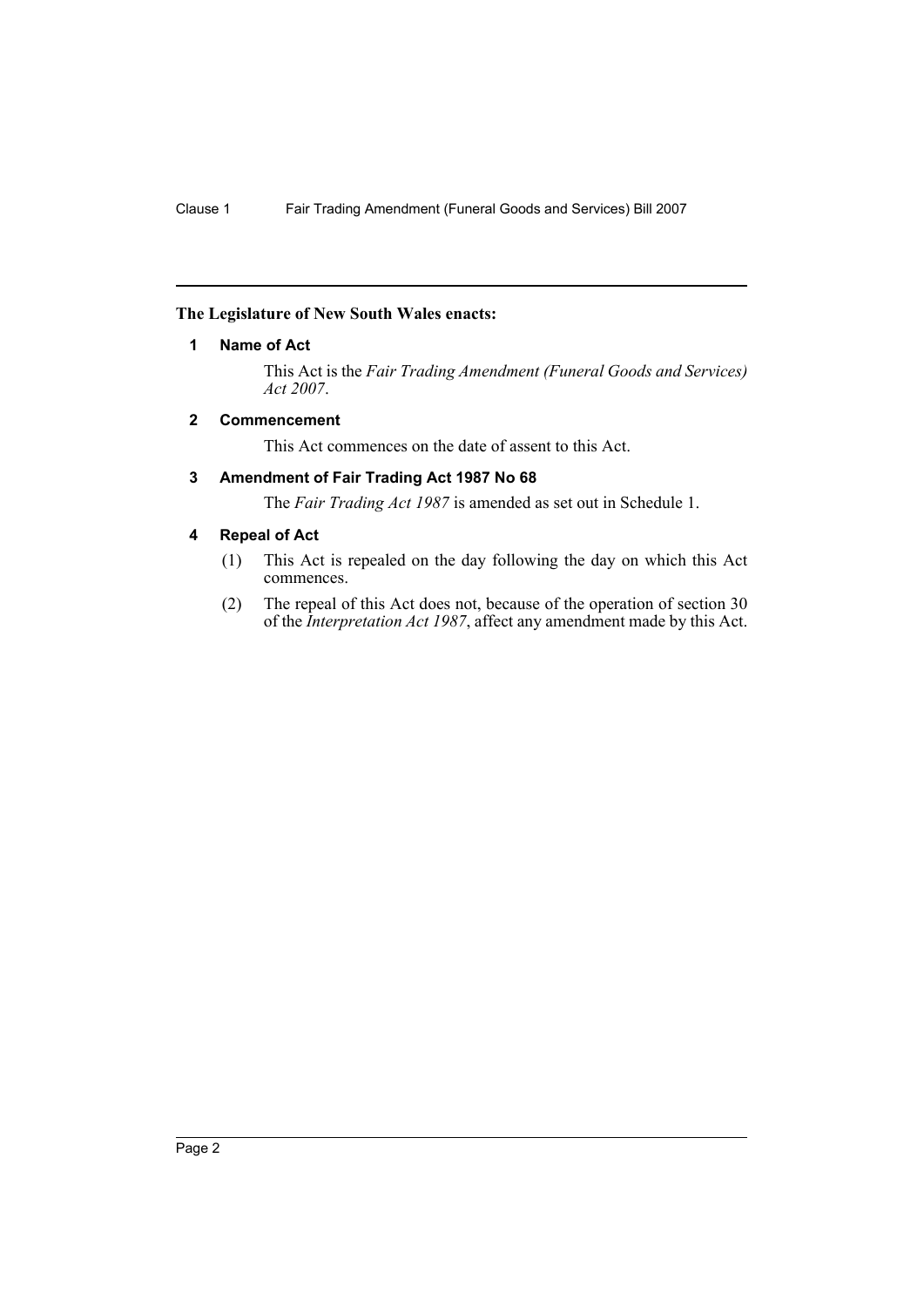Fair Trading Amendment (Funeral Goods and Services) Bill 2007

Amendments **Amendments** Schedule 1

(Section 3)

## <span id="page-3-0"></span>**Schedule 1 Amendments**

**[1] Part 5F**

Insert before Part 6:

### **Part 5F Funeral goods and services**

#### **60Z Provision of information to consumers**

- (1) The regulations may prescribe an information standard for funeral goods and services.
- (2) The information standard may make provision for or with respect to requiring information to be provided to a consumer by a supplier of funeral goods and services in connection with the supply in trade or commerce of funeral goods or services to the consumer.
- (3) The information standard may include requirements with respect to the form and manner in which information is to be provided to a consumer.
- (4) This section does not limit section 38 (Prescribing of product information standards).
- (5) In this Part, *supply* includes proposed and prospective supply and offer to supply, and *supplier* has a corresponding meaning.

#### **60ZA Compliance**

- (1) A person must not, in trade or commerce, in connection with the supply to a consumer of funeral goods or services fail to comply with an information standard prescribed under section 60Z.
- (2) If a person contravenes subsection (1) in connection with the supply of funeral goods or services by the person and another person suffers loss or damage as a result of the contravention, the person who suffers the loss or damage is deemed, for the purposes of this Act, to have suffered it by the supplying of the goods or services.

#### **60ZB Review of Part**

- (1) The Minister is to review the effectiveness of this Part and any information standard prescribed under this Part.
- (2) The review is to be undertaken as soon as possible after the period of 3 years from the date of commencement of this Part.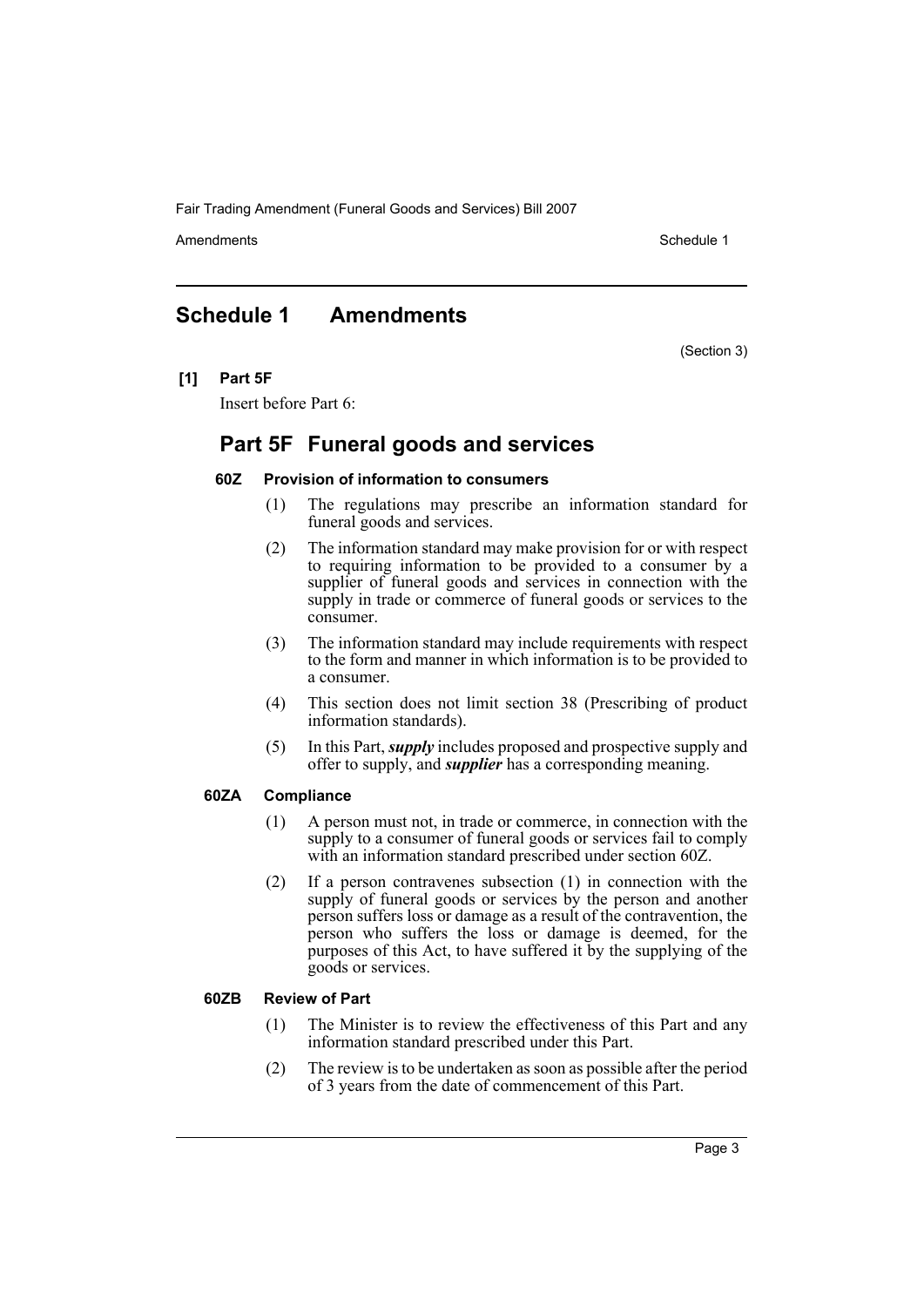Fair Trading Amendment (Funeral Goods and Services) Bill 2007

Schedule 1 Amendments

(3) A report on the outcome of the review is to be tabled in each House of Parliament within 12 months after the end of the period of 3 years.

#### **[2] Section 62 Offences against this Act**

Insert ", 5F" after "5D" in section 62 (6).

**[3] Section 65 Injunctions**

Insert ",  $5F$ " after " $5E$ " in section 65 (1) (a).

#### **[4] Section 66 Other injunctions**

Insert ",  $5F$ " after " $5E$ " in section 66 (1) (a) (i).

**[5] Section 67 Order to disclose information or publish advertisement** Insert ", 5F" after "5E".

#### **[6] Section 68 Actions for damages**

Omit "or 5E" from section 68 (1). Insert instead ", 5E or 5F".

- **[7] Section 69 Finding in proceedings to be evidence** Omit "or 5E". Insert instead ", 5E or 5F".
- **[8] Section 71 Defences**

Insert ", 5F" after ", 5D" in section 71 (1).

### **[9] Section 72 Other orders**

Omit "Part 3, 4, 5, 5B, 5C, 5D or 8" wherever occurring. Insert instead "Part 3, 4, 5, 5B, 5C, 5D, 5F or 8".

#### **[10] Section 72**

Omit "Part 3, 4, 5, 5B, 5C, 5D, 5E or 8" wherever occurring. Insert instead "Part 3, 4, 5, 5B, 5C, 5D, 5E, 5F or 8".